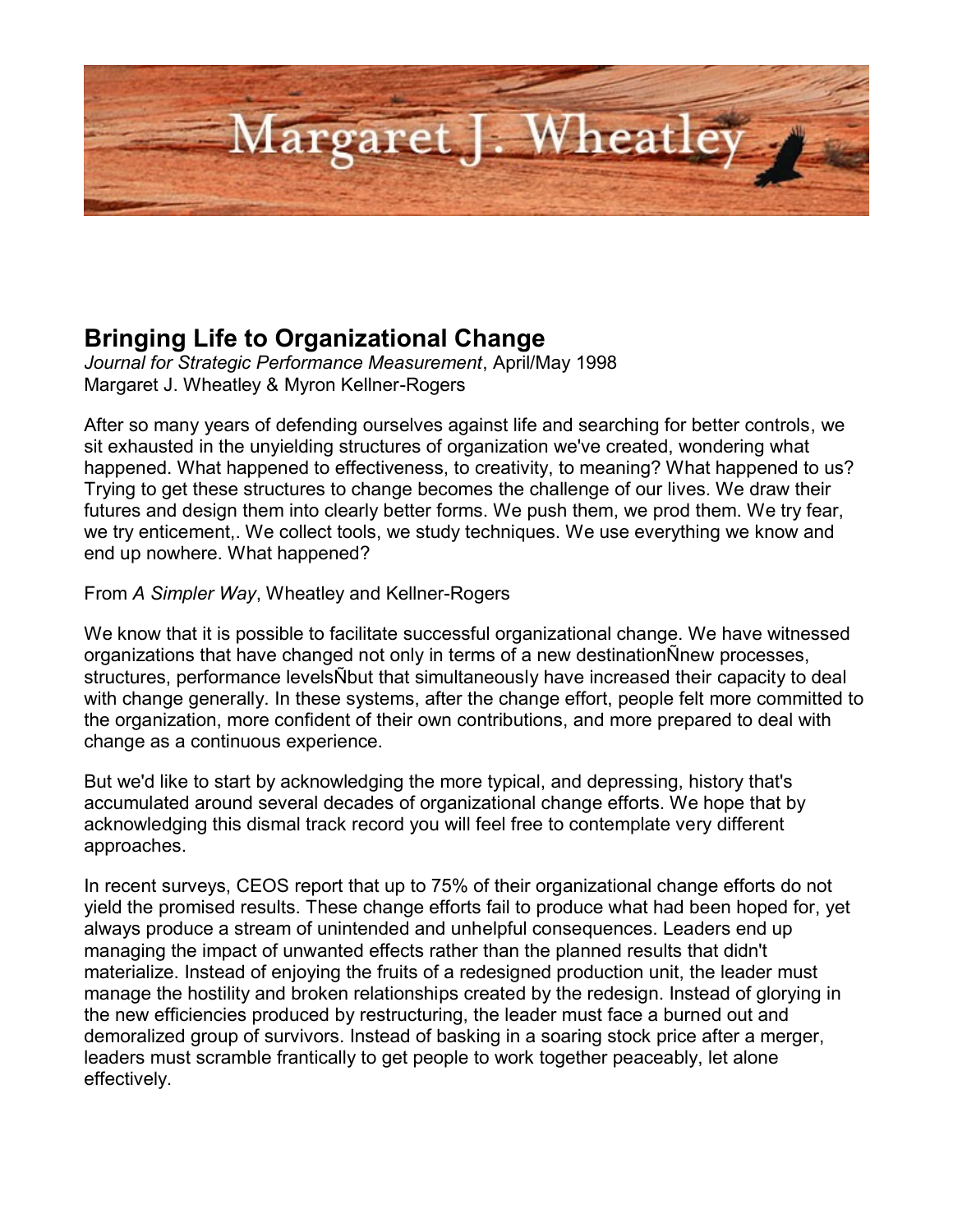In the search to understand so much failure, a lot of blame gets assigned. One healthcare executive recently commented that: "We're under so much stress that all we do is look around the organization to find somebody we can shoot." (And the executive quoted is a nun!) It's become commonplace to say that people resist change, that the organization lacks the right people to move it into the future, that people no longer assume responsibility for their work, that people are too dependent, that all they do is whine.

We'd like to put a stop to all this slander and the ill will it's creating in our organizations. We strongly believe that failures at organizational change are the result of some very deep misunderstandings of who people are and what's going on inside organizations. If we can clear up these misunderstandings, effectiveness and hope can return to our experience. Successful organizational change is possible if we look at our organizational experience with new eyes.

There's something ironic about our struggles to effect change in organizations. We participate in a world where change is all there is. We sit in the midst of continuous creation, in a universe whose creativity and adaptability are beyond comprehension. Nothing is ever the same twice, really. And in our personal lives, we adapt and change all the time, and we witness this adaptability in our children, friends, colleagues. There may be more than 100 million species on earth, each of whom displays the ability to change. Yet we humans fail at our change projects and accuse one another of being incapable of dealing with change. Are we the only species that digs in its heels and resists? Or perhaps all those other creatures simply went to better training programs on "Coping with Change and Transition."

For several years, through our own work in an enormously varied range of organizations, we've learned that life is the best teacher about change. If we understand how life organizes, how the world supports its unending diversity and flexibility, we can then know how to create organizations where creativity, change, and diversity are abundant and supportive. If we shift our thinking about organizing, we can access the same change capacities that we see everywhere around us in all living beings. But learning from life's processes requires a huge shift.

It's become common these days to describe organizations as "organic." Assumedly this means we no longer think of them as machines, which was the dominant view of organizations, people, and the universe for the past three hundred years. But do current practices in organizations resemble those used by life? Do recent organizational change processes feel more alive? From what we've observed, "organic" is a new buzz word describing organizational processes that haven't changed. These processes remain fundamentally mechanistic. No where is this more apparent than in how we approach organizational change.

A few years ago, we asked a group of Motorola engineers and technicians to describe how they went about changing a machine. In neat sequential steps, here's what they described:

- 1. Assign a manager
- 2. Set a goal that is bigger and better
- 3. Define the direct outcomes
- 4. Determine the measures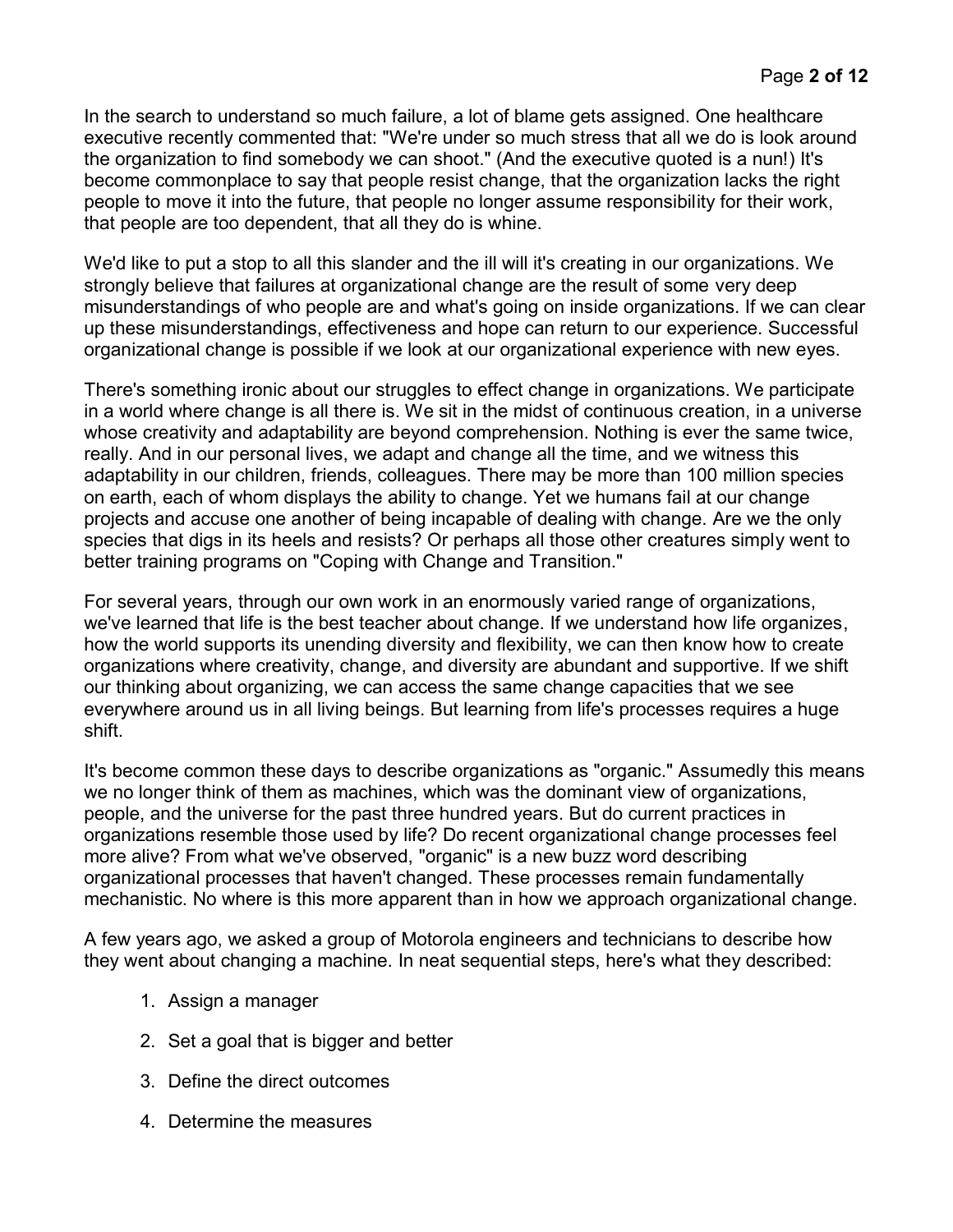- 5. Dissect the problem
- 6. Redesign the machine
- 7. Implement the adaptation
- 8. Test the results
- 9. Assign blame

Sound familiar? Doesn't this describe most of the organizational change projects you've been involved in? We see only one real difference, which is that in organizations we skip step 8. We seldom test the results of our change efforts. We catch a glimmer of the results that are emerging (the unintended consequences,) and quickly realize that they're not what we had planned for or what we sold to senior leadership. Instead of delving into what the results areÑinstead of *learning* from this experienceÑwe do everything we can to get attention off the entire project. We spin off into a new project, announce yet another initiative, reassign managers and teams. Avoiding being the target of blame becomes the central activity rather than learning from what just happened. No wonder we keep failing!

Life changes its forms of organization using an entirely different process. Since human organizations are filled with living beings (we hope you agree with that statement,) we believe that life's change process is also an accurate description of how change is occurring in organizations right now. This process can't be described in neat increments. It occurs in the tangled webs of relationships--the networks--that characterize all living systems. There are no simple stages or easy-to-draw causal loops. Most communication and change occur quickly but invisibly, concealed by the density of interrelationships. If organizations behave like living systems, this description of how a living system changes should feel familiar to you.

Some part of the system (the system can be anything--an organization, a community, a business unit) notices something. It might be in a memo, a chance comment, a news report. It chooses to be disturbed by this. "Chooses" is the operative word here--the freedom to be disturbed belongs to the system. No one ever tells a living system what should disturb it (even though we try all the time.) If it chooses to be disturbed, it takes in the information and circulates it rapidly through its networks. As the disturbance circulates, others take it and amplify it. The information grows, changes, becomes distorted from the original, but all the time it is accumulating more and more meaning. The information may swell to such importance that the system can't deal with it in its present state. Then and only then will the system begin to change. It is forced, by the sheer meaningfulness of the information, to let go of its present beliefs, structures, patterns, values. It cannot use its past to make sense of this new information. The system must truly let go, plunging itself into a state of confusion and uncertainty that feels like chaos, a state that always feels terrible. But having fallen apart, having let go of who it has been, the system now is capable of reorganizing itself to a new mode of being. It is, finally, open to change. It begins to reorganize around new interpretations, new meaning. It re-creates itself around new understandings of what's real and what's important. It becomes different because it understands the world differently. It becomes new because it was forced to let go of the old. And like all living systems, paradoxically it has changed because it was the only way it saw to preserve itself.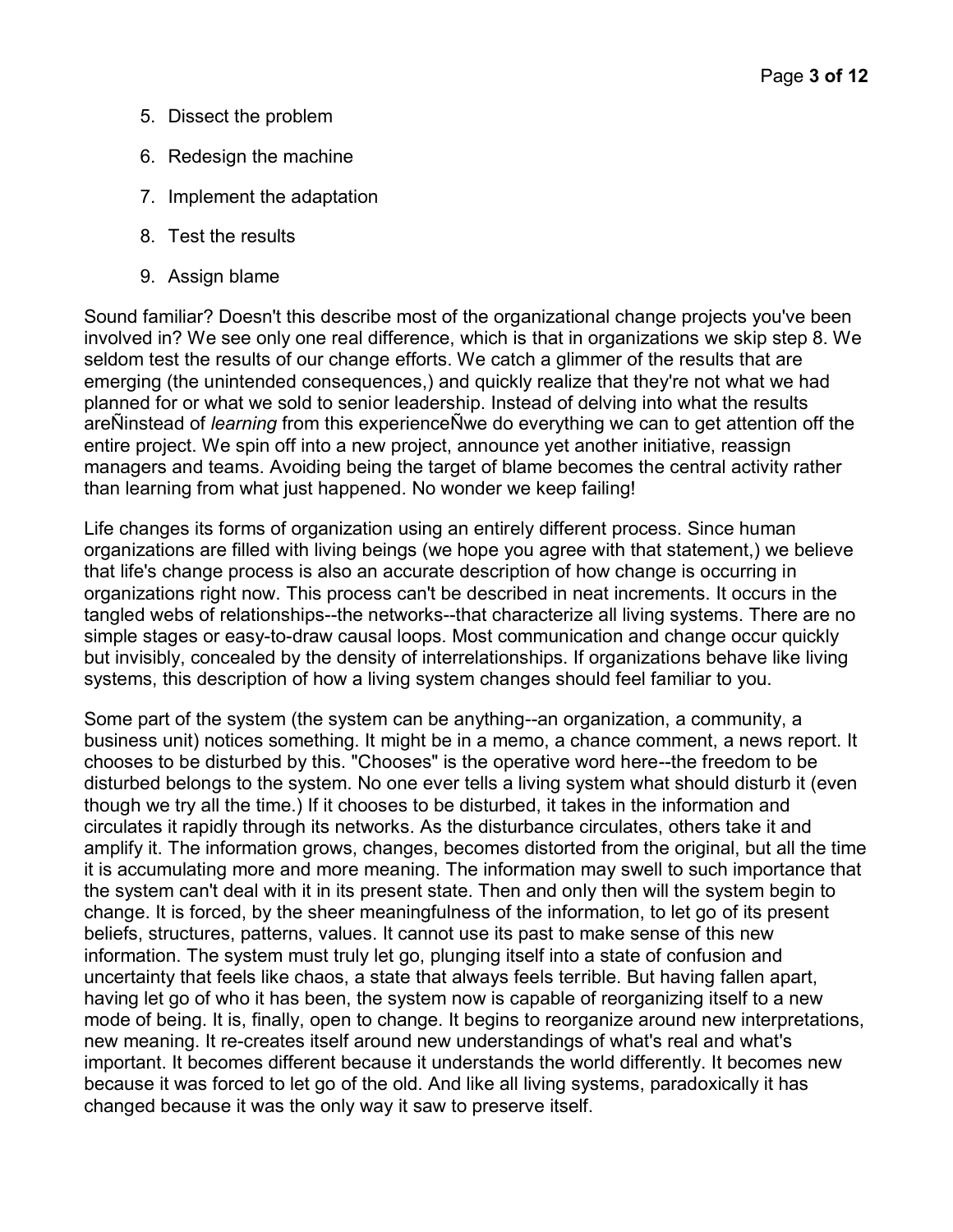If you contemplate the great difference between these two descriptions of how change occurs in a machine and in a living system, you understand what a big task awaits us. We need to better understand the processes by which a living system transforms itself, and from that understanding, rethink every change effort we undertake. We'd like to describe in more detail these processes used by life and their implications for organizational change practices.

Every living being--every microbe, every person--develops and changes because it has the freedom to create and preserve itself. The freedom to create one's self is the foundational freedom of all life. One current definition of "life" in biology is that something is alive if it is capable of producing itself. The word is auto-poiesis, from the same root as poetry. Every living being is author of its own existence, and continues to create itself through its entire life span. In the past, we've thought of freedom as a political idea, or contemplated free will as a spiritual concept. But now it appears in biology as an inalienable condition of life. Life gives to itself the freedom to become, and without that freedom to create there is no life.

In our lives together and in our organizations we must account for the fact that everyone there requires, as a condition of their being, the freedom to author their own life. Every person, overtly or covertly, struggles to preserve this freedom to self-create. If you find yourself disagreeing with this statement, think about your experiences with managing others, be they workers, children or anyone. Have you ever had the experience of giving another human being a set of detailed instructions and succeeded in having them follow them exactly, to the letter? We haven't met anyone who's had this sought after experience of complete, robot-like obedience to their directives, so we're assuming that your experience is closer to the following. You give someone clear instructions, written or verbal, and they always change it in some way, even just a little. They tweak it, reinterpret it, ignore parts of it, add their own coloration or emphasis. When we see these behaviors, if we're the manager, we feel frustrated or outraged. Why can't they follow directions? Why are they so resistant? Why are they sabotaging my good work?

But there's another interpretation possible, actually inevitable, if we look at this through the interpretive lens of living systems. We're not observing resistance or sabotage or stupidity. We're observing the fact that people need to be creatively involved in how their work gets done. We're seeing people exercising their inalienable freedom to create for themselves. They take *our* work and recreate it as *their* work. And none of us can stop anyone from this process of re-creationÑof tweaking, ignoring, changing the directionsÑwithout deadening that person. The price we pay for perfect obedience is that we forfeit vitality, literally that which gives us life. We submit to another's direction only by playing dead. We end up dispirited, disaffected and lifeless. And then our superiors wonder why we turned out so badly.

You may think this is an outrageously optimistic view of what's going on in organizations, because undoubtedly you can name those around you who display no creative desires and who only want to be told what to do. But look more closely at their behavior. Is it as robot-like as it first appears? Are they truly passive, or passive aggressive (just another term for how some people assert their creativity.) And what are their lives like outside of work? How complex is the private life they deal with daily?

Or look at human history. Over and over it testifies to the indomitable human spirit rising up against all forms of oppression. No matter how terrible the oppression, humans find ways to assert themselves. No system of laws or rules can hold us in constraint; no set of directions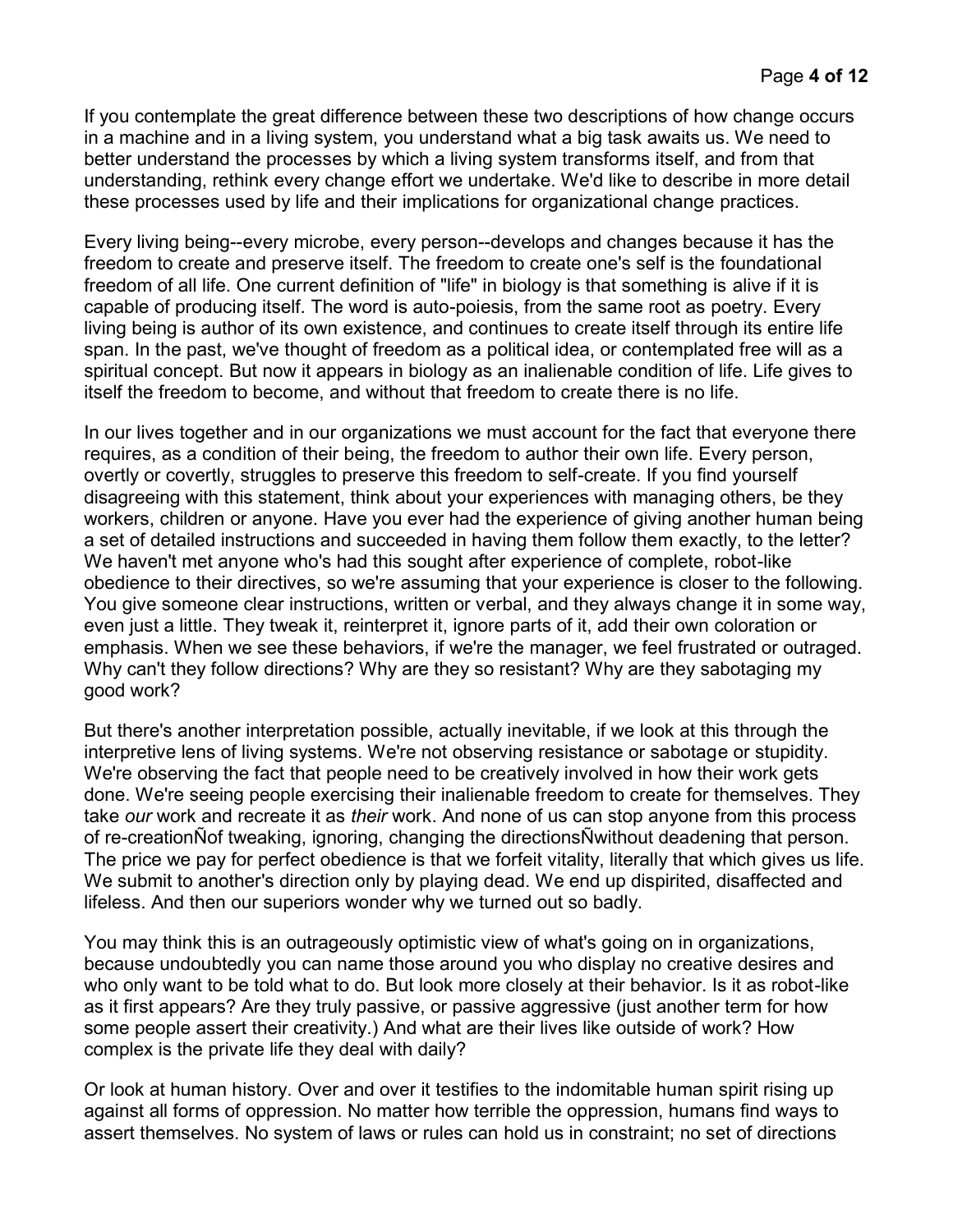can tell us exactly how to proceed. We will always bring ourselves into the picture, we will always add our unique signature to the situation. Whether leaders call us innovative or rebellious depends on their comprehension of what's going on.

The inalienable freedom to create one's life shows up in other organizationally familiar scenes. People, like the rest of life, maintain the freedom to decide what to notice. We choose what disturbs us. It's not the volume or even the frequency of the message that gets our attention. If it's meaningful to us, we notice it. All of us have prepared a presentation, a report, a memo about a particular issue because we knew that this issue was critical. Failing to address this would have severe consequences for our group or organization. But when we presented the issue, we were greeted not with enthusiasm and gratitude, but with politeness or disinterest. The issue went nowhere. Others dropped it and moved on to what they thought was important. Most often when we have this experience, we interpret their disinterest as our failure to communicate, so we go back and rewrite the report, develop better graphics, create a jazzier presentation style. But none of this matters. Our colleagues are failing to respond because they don't share our sense that this is meaningful. This is a failure to find shared significance, not a failure to communicate. They have exercised their freedom and chosen not to be disturbed.

If we understand that this essential freedom to create one's self is operating in organizations, not only can we reinterpret behaviors in a more positive light, but we can begin to contemplate how to work with this great force rather than deal with the consequences of ignoring its existence. We'd like to highlight four critically important principles for practice.

First, when thinking about strategies for organizational change, we need to remember: **Participation is not a choice**. We have no choice but to invite people into the process of rethinking, redesigning, restructuring the organization. We ignore people's need to participate at our own peril. If they're involved, they will create a future that already has them in it. We won't have to engage in the impossible and exhausting tasks of "selling" them the solution, getting them "to enroll," or figuring out the incentives that might bribe them into compliant behaviors. For the past fifty years a great bit of wisdom has circulated in the field of organizational behavior: People support what they create. In observing how life organizes, we would restate this maxim as: People *only* support what they create. Life insists on its freedom to participate and can never be sold on or bossed into accepting someone else's plans.

After many years of struggling with participative processes, you may hear "participation is not a choice" as a death sentence to be avoided at all costs. But we'd encourage you to think about where your time has gone in change projects generally. If they were not broadly participativeÑand our definition of "broad" means figuring out how to engage the whole system over timeÑhow much of your time was spent on managing the unintended effects created by people feeling left out or ignored? How many of your efforts were directed at selling a solution that you knew no one really wanted? How much of your energy went into redesigning the redesign after the organization showed you its glaring omissions, omissions caused by their lack of involvement in the first redesign?

In our experience, enormous struggles with implementation are created every time we *deliver* changes to the organization rather than figuring out how to involve people in their creation. These struggles are far more draining and prone to failure than what we wrestle with in trying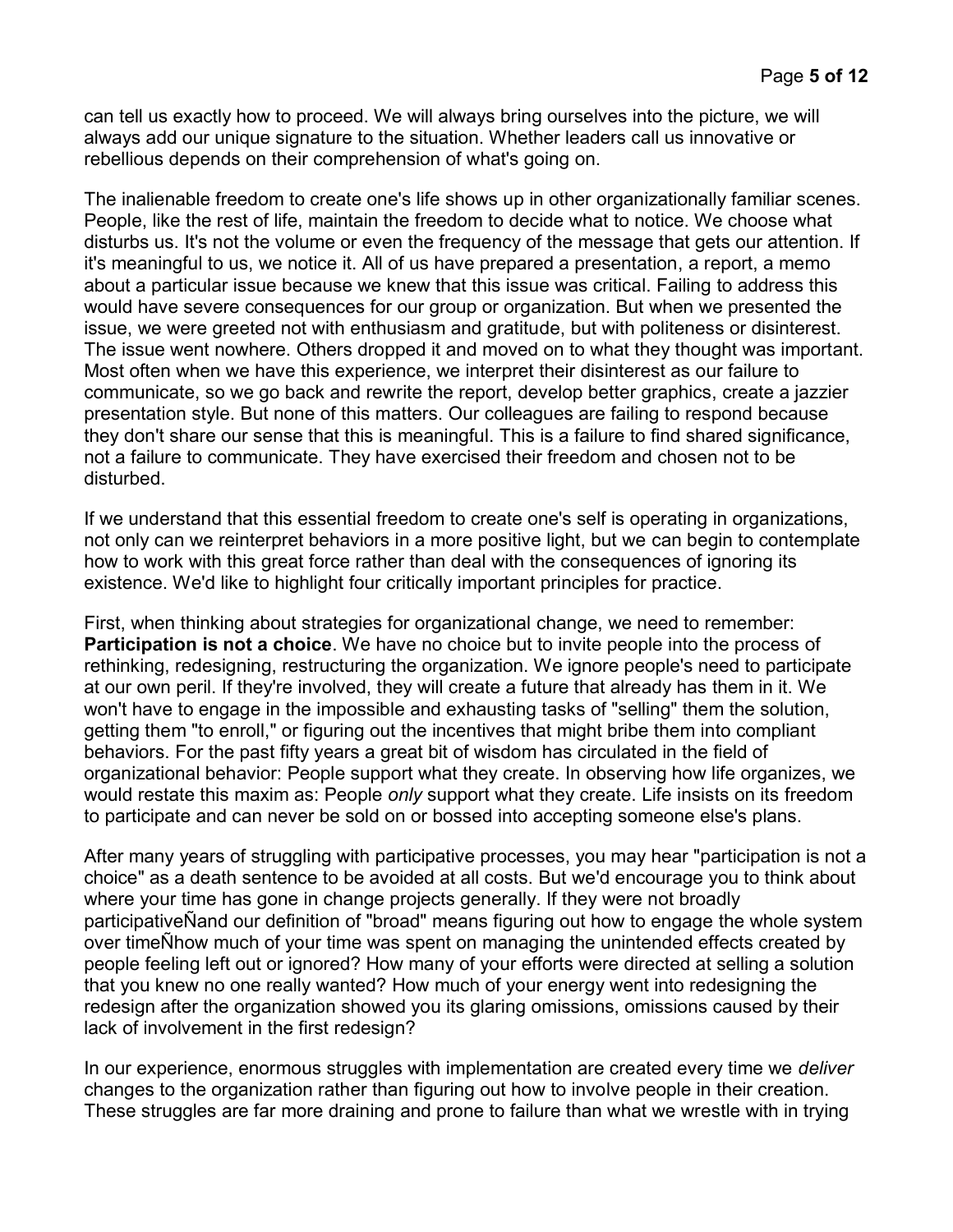to engage an entire organization. Time and again we've seen implementation move with dramatic speed among people who have been engaged in the design of those changes.

But we all know this, don't we? We know that while people are engaged in figuring out the future, while they are engaged in the difficult and messy processes of participation, that they are simultaneously creating the conditionsÑnew relationships, new insights, greater levels of commitment—that facilitate more rapid and complete implementation. But because participative processes seem to take longer and sometimes overwhelm us with the complexity of human interactions, many leaders grasp instead for quickly derived solutions from small groups that are then delivered to the whole organization. They keep hoping this will work—it would make life so much easier. But life won't let it work, people will always resist these impositions. Life, all of life, insists on participation. We can work with this insistence and use it to engage people's creativity and commitment, or we can keep ignoring it and spend most of our time dealing with all the negative consequences.

A second principle also derives from life's need for participation: **Life always reacts to directives, it never obeys them.** It never matters how clear or visionary or important the message is. It can only elicit reactions, not straightforward compliance. If we recognize that this principle is at work all the time in all organizations, it changes the expectations of what can be accomplished anytime we communicate. We can expect reactions that will be as varied as the individuals who hear it. Therefore, anything we say or write is only an invitation to others to become involved with us, to think with us. If we offer our work as an invitation to react, this changes our relationships with associates, subordinates, and superiors. It opens us to the partnering relationships that life craves. Life accepts only partners, not bosses.

This principle especially affects leader behaviors. Instead of searching for the disloyal ones, or repeating and repeating the directions, she or he realizes that there is a great deal to be learned from the reactions. Each reaction reflects a different perception of what's important, and if that diversity is explored, the organization develops a richer, wiser understanding of what's going on. The capacity for learning and growth expands as concerns about loyalty or compliance recede.

As leaders begin to explore the diversity resident in even a small group of people, life asks something else of them. No two reactions will be identical; no two people or events will look the same. Leaders have to forego any desire they may have held for complete repetition or sameness, whether it be of persons or processes. Even in industries that are heavily regulated or focused on finely detailed procedures (such as nuclear power plants, hospitals, many manufacturing plants,) if people only repeat the procedures mindlessly, those procedures eventually fail. Mistakes and tragedies in these environments bear witness to the effects of lifeless behaviors. But these lifeless behaviors are a predictable response to processes that demand repetition rather than personal involvement in the process. This is by no means a suggestion that we abandon procedures or standardization. But it is crucial to notice that there is no such thing as a human-proof procedure. We have to honor the fact that people always need to include themselves in how a procedure gets done. They may accomplish this by understanding the reasoning behind the procedure, or by knowing that they are sanctioned to adjust it if circumstances change. We all need to see that there is room enough for our input, for us, in how our work gets done.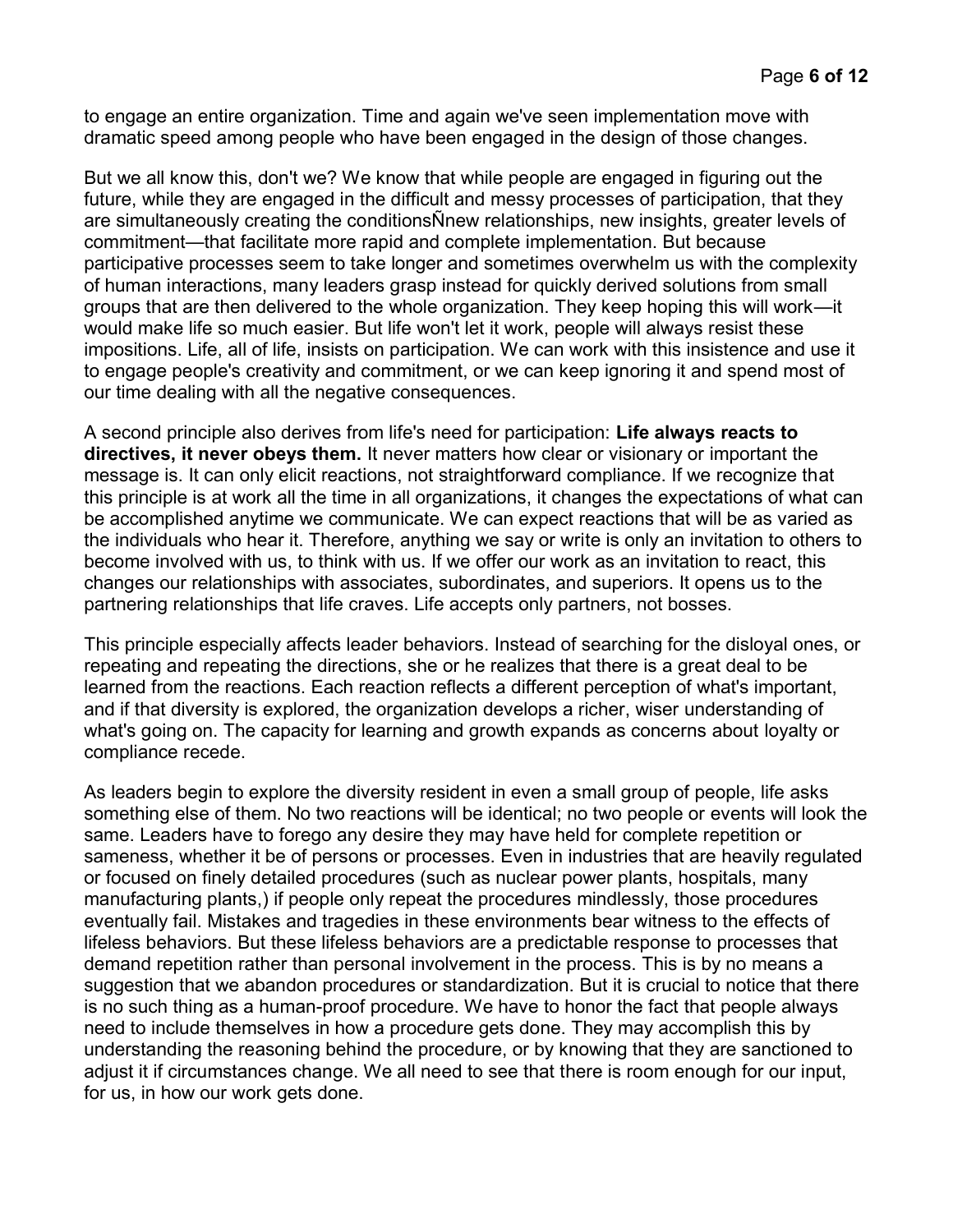And again, life doesn't give us much choice here. Even if we insist on obedience, we will never gain it for long, and we only gain it at the cost of what we wanted most, loyalty, intelligence and responsiveness.

A third principle derived from life is: **We do not see "reality." We each create our own interpretation of what's real.** We see the world through who we are, or, as expressed by the poet Michael Chitwood: "What you notice becomes your life." Since no two people are alike, no two people have exactly the same interpretation of what's going on. Yet at work and at home we act as if others see what we see and assign the same meaning as we do to events. We sit in a meeting and watch something happen and just assume that most people in that room, or at least those we trust, saw the same thing. We might even engage them in some quick conversation that seems to confirm our sense of unanimity:

"Did you see what went on in there!?" "I know, I couldn't believe what I was seeing." "Really!"

But if we stopped to compare further, we'd soon discover significant and useful differences in what we saw and how we interpreted the situation.

As we work with this principle, we begin to realize that arguing about who's right and who's wrong is a waste of time. If we engage with colleagues to share perceptions, if we expect and even seek out the great diversity of interpretations that exist, we learn and change. The biologist Francisco Varela redefined organizational intelligence. He said it wasn't the ability to solve problems that made an organization smart. It was the ability of its members to enter into a world whose significance they shared. If everyone in the group thinks that what is occurring is significant (even as they have different perspectives,) then they don't have to convince one another. They can actÑrapidly, creatively, and in concert.

Entering into a world of shared significance is only achieved, as far as we've seen, by engaging in conversations with colleagues. Not debates or oratories, but conversation that welcomes in the unique perspective of everyone there. If we remain *curious* about what someone else sees, and refrain from convincing them of our interpretation, we develop a richer view of what might be going on. And we also create collegial relations that enable us to work together with greater speed and effectiveness. When any of us feel invited in to share our perspective, we repay that respect and trust with commitment and friendship.

And a very important paradox becomes evident. We don't have to agree on an interpretation or hold identical values in order to agree on what needs to be done. We don't have to settle for the lowest common denominator, or waste hours and hours politicking for our own, decidedon-ahead-of-time solution. As we sit together and listen to so many differing perspectives, we get off our soapboxes and open to new ways of thinking. We have allowed these new perspectives to disturb us and we've changed. And surprisingly, this enables us to agree on a concerted course of action, and to support it wholeheartedly. This paradox flies in the face of how we've tried to reach group consensus, but it makes good sense from a living system's perspective. We all need to participate, and when we're offered that opportunity, we then want to work with others. We've entered into a world whose significance is shared by all of us, and because of that process we've developed a lot of energy for deciding *together* what to do next.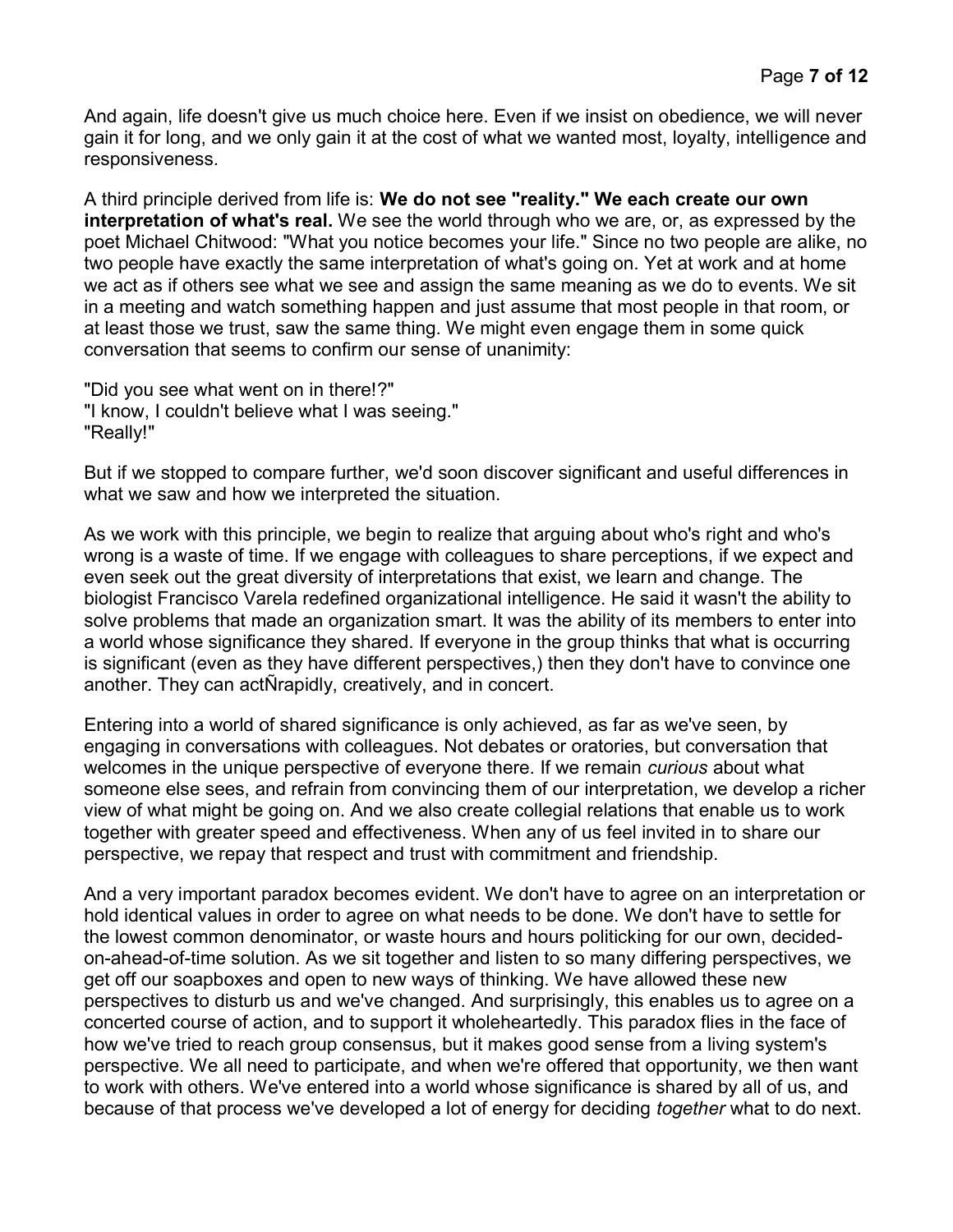The fourth principle from life is the best prescription we've found for thinking about organizational change efforts. **To create better health in a living system, connect it to more of itself.** When a system is failing, or performing poorly, the solution will be discovered *within the system* if more and better connections are created. A failing system needs to start talking to itself, especially to those it didn't know were even part of itself. The value of this practice was quite evident at the beginning of the customer service revolution, when talking to customers and dealing with the information they offered became a potent method for stimulating the organization to new levels of quality. Without customer inclusion and their feedback, workers couldn't know what or how to change. Quality standards rose dramatically once customers were connected to the system.

This principle embodies a profound respect for systems. It says that they are capable of changing themselves, once they are provided with new and richer information. It says that they have a natural tendency to move toward better functioning or health. It assumes that the system already has within it most of the expertise that it needs. This principle also implies that the critical task for a leader is to increase the number, variety and strength of connections within the system. Bringing in more remote or ignored members, providing access across the system, and through those connections stimulating the creation of new informationÑall of these become primary tasks for fostering organizational change.

These four principles provide very clear indicators of how, within our organizations, we can work with life's natural tendency to learn and change. As we all were taught by an advertisement many years ago, we can't fool Mother Nature. If we insist on developing organizational change processes suited for machines and ignore life's imperative to participate in the creation of itself, then we can only anticipate more frequent and costly failures.

We have been careful to state principles here rather than techniques or step-by-step methods. This is in keeping with our understanding of how life organizes. The organizations that life creates are highly complex. They are filled with structures, behavioral norms, communication pathways, standards and accountabilities. But all this complexity is obtained by an organizing process that is quite simple, and that honors the individual's need to create. The complexity of a living system is the result of individuals freely deciding how best to interpret a few simple principles or patterns that are the heart of that system. These simple patterns of behavior are not negotiable and cannot be ignored. But how they get interpreted depends on the immediate circumstance and the individuals who find themselves in that circumstance. Everyone is accountable to the patterns, but everyone is free to engage their own creativity to figure out what those patterns mean. This process of organizing honors individual freedom, engages creativity and individuality, yet simultaneously achieves an orderly and coherent organization.

From such simple patterns complex organizations arise. Structures, norms, networks of communication develop from the constant interactions among system members as they interpret the patterns in changing circumstances. Individuals make decisions about how best to embody the patterns, and an organization arises. Sophisticated organizational forms appear, but always these forms materialize *from the inside out*. They are never imposed from the outside in.

In human organizations, we have spent so many years determining the details of the organizationÑits structures, values, communication channels, vision, standards, measures. We let experts or leaders design them, and then strategize how to get them accepted by the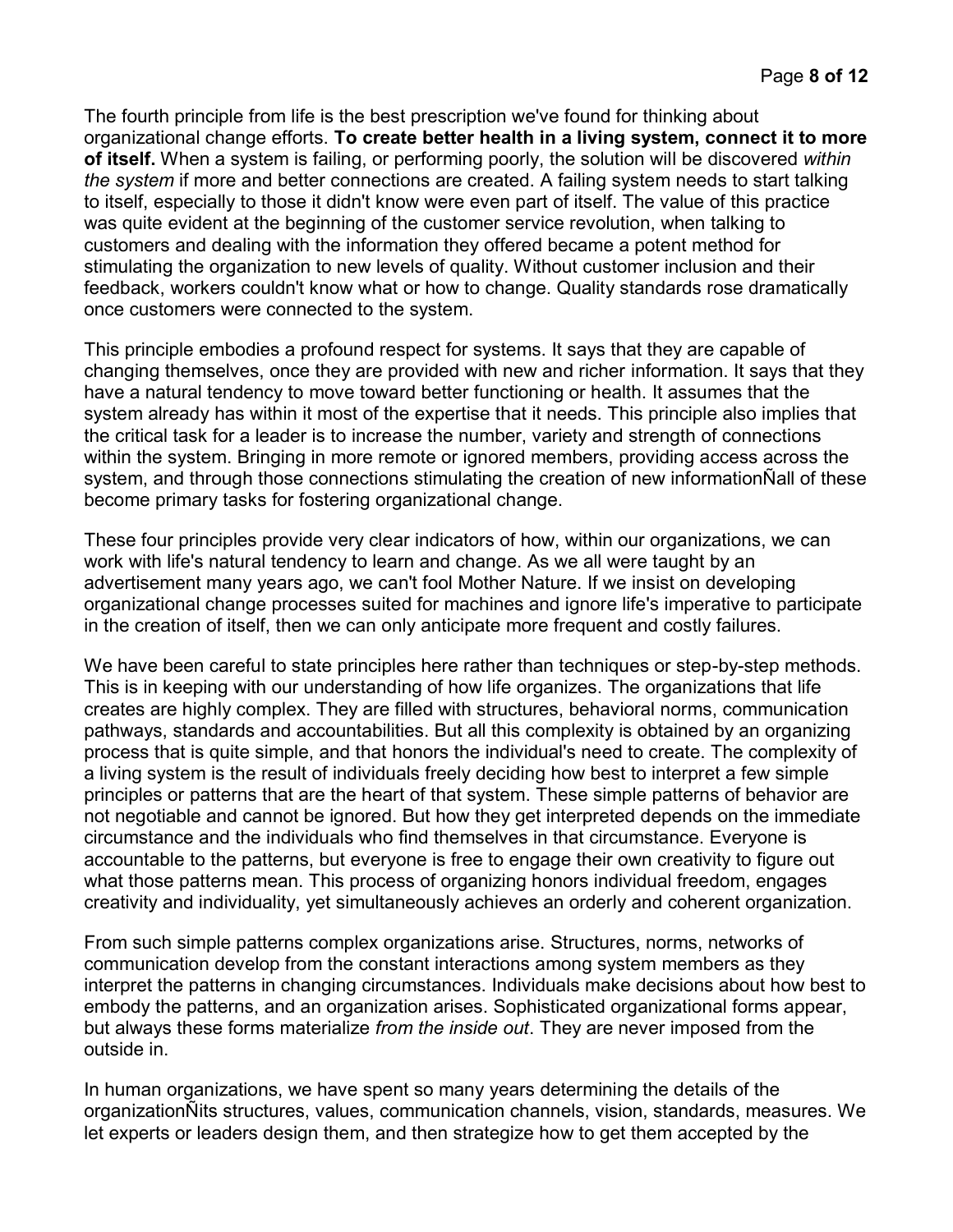organization. Living systems have all these features and details, but they originate differently, from within the system. As we think of organizations as living systems, we don't need to discard our concern for such things as standards, measures, values, organizational structures, plans. We don't need to give up any of these. But we do need to change our beliefs and behaviors about where these things come from. In a living system, they are generated from within, in the course of figuring out what will work well in the current situation. In a machine where there is no intelligence or creative energy, these features are designed outside and then programmed or engineered in. We can easily discern whether we are approaching our organization as a living system or as a machine by asking: Who gets to create any aspect of the organization? We know we need structure, plans, measures, but who gets to create them? The source of authorship makes all the difference. People only support what they create.

Last year we met a junior high school principal who gave us a superb example of creating a complex and orderly system from a few simple patterns. He is responsible for eight hundred adolescents, ages twelve to fourteen. Most school administrators fear this age group and the usual junior high school is filled with rules and procedures in an attempt to police the hormonecrazed tendencies of early teens. But his junior high school operated from three rules, and three rules only. EveryoneÑstudents, teachers, staffÑknew the rules and used them to deal with all situations. The three rules are disarmingly simple: 1. Take care of yourself; 2. Take care of each other; 3. Take care of this place. (As we've thought about these rules, we've come to believe that they might be all we need to create a better world, not just a junior high school.)

Few of us would believe that you could create an orderly group of teen-agers, let alone a good learning environment, from such simple rules. But the principal told a story of just how effective these three rules were in creating a well-functioning school. A fire broke out in a closet and all 800 students had to be evacuated. They stood outside in pouring rain until it was safe to return to the building. The principal was the last in, and he reported being greeted by 800 pairs of wet shoes lined up in the lobby.

Principles define what we have decided is significant to us as a community or organization. They contain our agreements about what we will notice, what we will choose to let disturb us. In the case of these students, wet shoes and muddy floors were something they quickly noticed, something that disturbed them because they had already agreed to "take care of this place." They then acted freely to create a response that made sense to them in this unique circumstance.

In deciding on what to emphasize in this article, we knew that you required even more freedom than these students to design organizational change processes that would work best in your unique situation. Therefore we chose to give you principles to work with, principles that we have found work with life's great capacity for change. As with all principles, once they are agreed upon, they need to be taken very seriously. They are the standards to which we agree to hold ourselves accountable. But clear principles provide only standards for our efforts, they never describe the details of how to do something. They do not restrict our creativity, they simply guide our designs and create coherence among our many diverse efforts. Their clarity serves as an invitation to be creative. Think about how many *different* approaches and techniques you could create that would be congruent with the four principles we stated. How many different forms of practice could materialize as people in your organization invented change processes that honored these principles?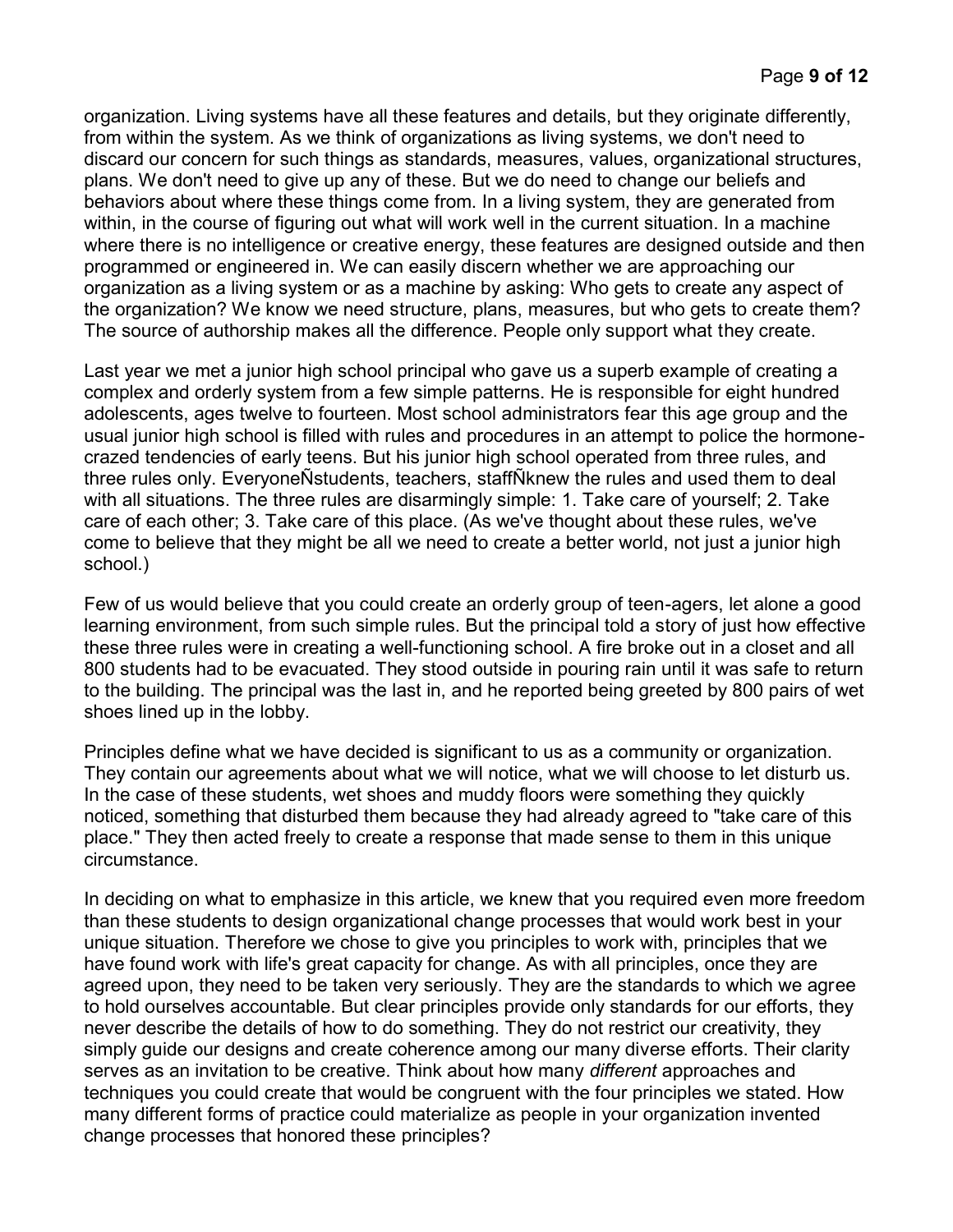No two change processes need look the same. In fact this is an impossibility--no technique ever materializes in the same way twice. Nothing transfers unchanged. (If it did, you wouldn't be struggling with the issue of organizational change. You would have found what worked somewhere else and successfully imported it.) But if we hold ourselves accountable to these principles, we can create our own unique change processes confident that we are working *with* life rather than denying it. We will have been guided by these principles to create processes that take advantage of the creativity and desire to contribute that reside in the vast majority of the people in our organizations.

We'd like to invite you to experiment with this approach and these four principles. As with all good experiments, this means not only that you try something new, but that you watch what happens and learn from the results. Good experimentation is a process of constant tinkering, making little adjustments as the results come in, trying to discover what's responsible for the effects that show up. So for whatever you start in motion, we ask that you watch it carefully, involve many eyes in the observing, and tinker as you go.

One experiment you might try is to give these four principles to a project design team, either one that's just starting, or one that's trying to rescue a change process that's not working well. See what they can create as they hold themselves accountable to these principles. Encourage them to think through the implications of these principles with many others in the organization. Experiment with a design that feels congruent with the principles, and once that design is operating, observe carefully where it needs to be modified or changed. Stay with it as an experiment rather than as the perfect solution.

A second experiment can occur in every meeting, task force or event in your organization. This experiment requires a discipline of asking certain questions. Each question opens up an inquiry. We have learned that if people conscientiously ask these questions, they keep focused on critical issues such as levels of participation, commitment, and diversity of perspectives. Here are four questions we've found quite helpful:

- 1. Who else needs to be here?
- 2. What just happened?
- 3. Can we talk?
- 4. Who are we now?

The simplicity of these questions may lead you to believe they're not sufficient or important, but think about the types of inquiry they invite. Every time we ask "Who else needs to be here?" we're called to notice the system of relationships that is pertinent to the issue at hand. We're willing to be alert to who's missing, and the earlier we notice who's missing, the sooner we can include them. This question helps us move to broader participation gradually and thoughtfully, as the result of what we're learning about the issue and the organization. It's an extremely simple but powerful method for becoming good systems thinkers and organizers.

Similarly, "What just happened?" is a question that leads to learning from our experience. Since living systems always react but never obey, this question focuses us on what we might learn if we look at the reactions that just surfaced. The question moves us away from blame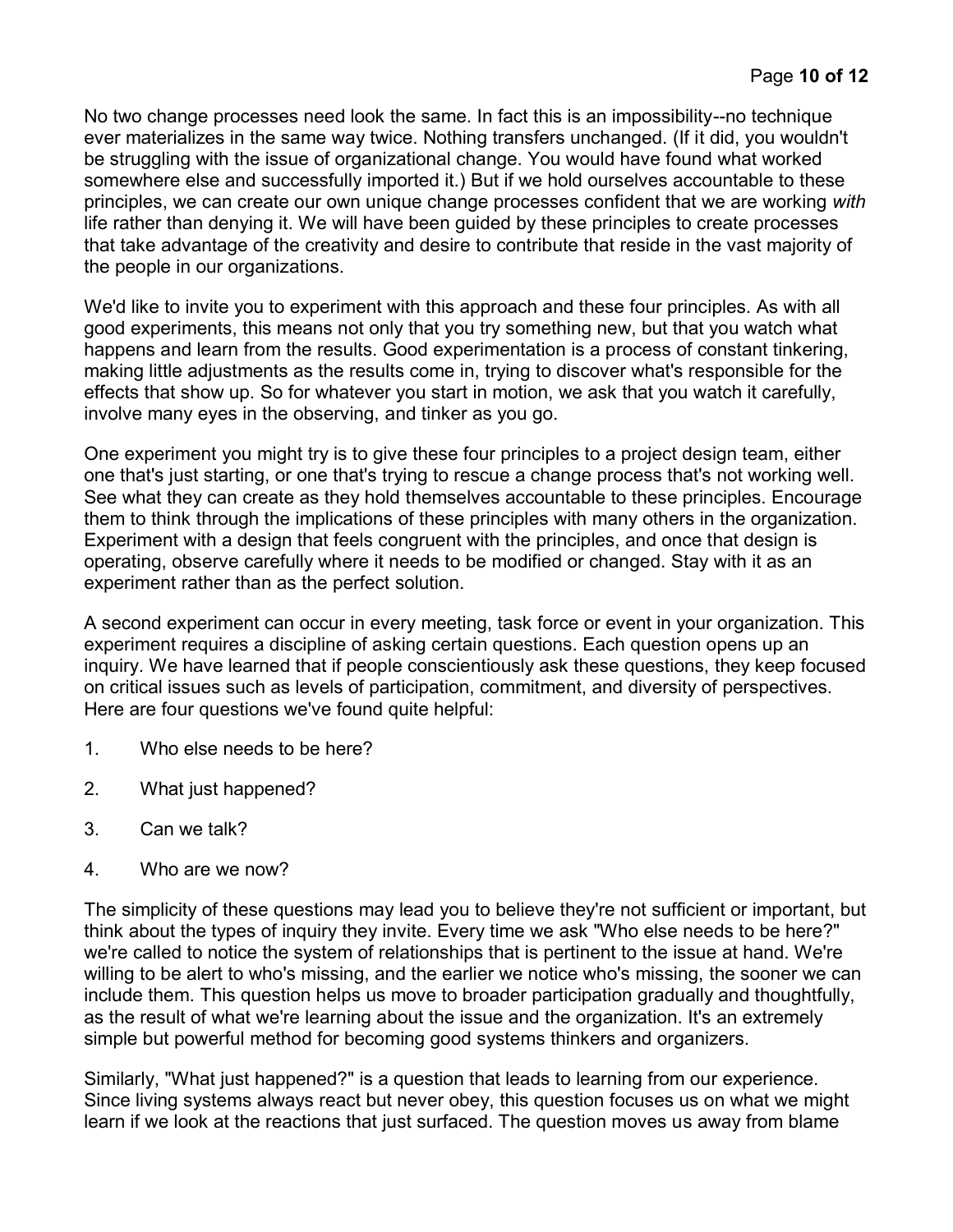and instead opens us to learning a great deal about who this system is and what grabs its attention.

When we ask, "Can we talk?" we're acknowledging that others perceive the world differently from us. Imagine leaving a typical meeting where ego battles predominated. Instead of posturing, grumbling, or politicking, what if we went up to those we disagreed with and asked to talk with them. What if we were sincerely interested in trying to see the world from their perspective? Would this enable us to work together more effectively?

"Who are we now?" is a query that keeps us noticing how we are creating ourselvesÑnot through words and position papers, but through our actions and reactions from moment to moment. All living systems spin themselves into existence because of what they choose to notice and how they choose to respond. This is also true of human organizations, so we need to acknowledge that we are constantly creating the organization through our responses. To monitor our own evolution, we need to ask this question regularly. Without such monitoring, we may be shocked to realize who we've become while we weren't watching. And for organizations that put in place a few essential patterns, like that junior high school, everyone periodically needs to review how they're doing. Are individuals and groups embodying the patterns? And are these patterns helping the organization become what people envisioned for it when the patterns were created?

But questions require us to be disciplined in asking them, a discipline we seldom practice. No matter how simple the questions, we most often rush past them. We feel compelled to act rather than to inquire. But by now, many of us in organizations want to turn away from this history of act-act-act which has led to so little learning and so much wasted energy. All other forms of life stay watchful and responsiveÑthey learn so continuously that science writer James Gleick notes that "Life learned itself into existence." Physicist and author Fritjof Capra states that there is no distinction between living and learning, "A living system is a learning system." If we don't begin to seriously focus on learning in our organizations, there is no way we can bring them to life.

Throughout this article, we've stressed the freedom to create that all life requires. We hope that you will feel inspired to exercise your freedom and creativity to experiment with some of the ideas, principles and questions we've noted. We need each other's best thinking and most courageous experiments if we are to create a future worth wanting



ABOUT MARGARET (MEG) WHEATLEY, Ed.D.

Margaret Wheatley writes, speaks, and teaches how we can accomplish our work, sustain our relationships, and willingly step forward to serve in this